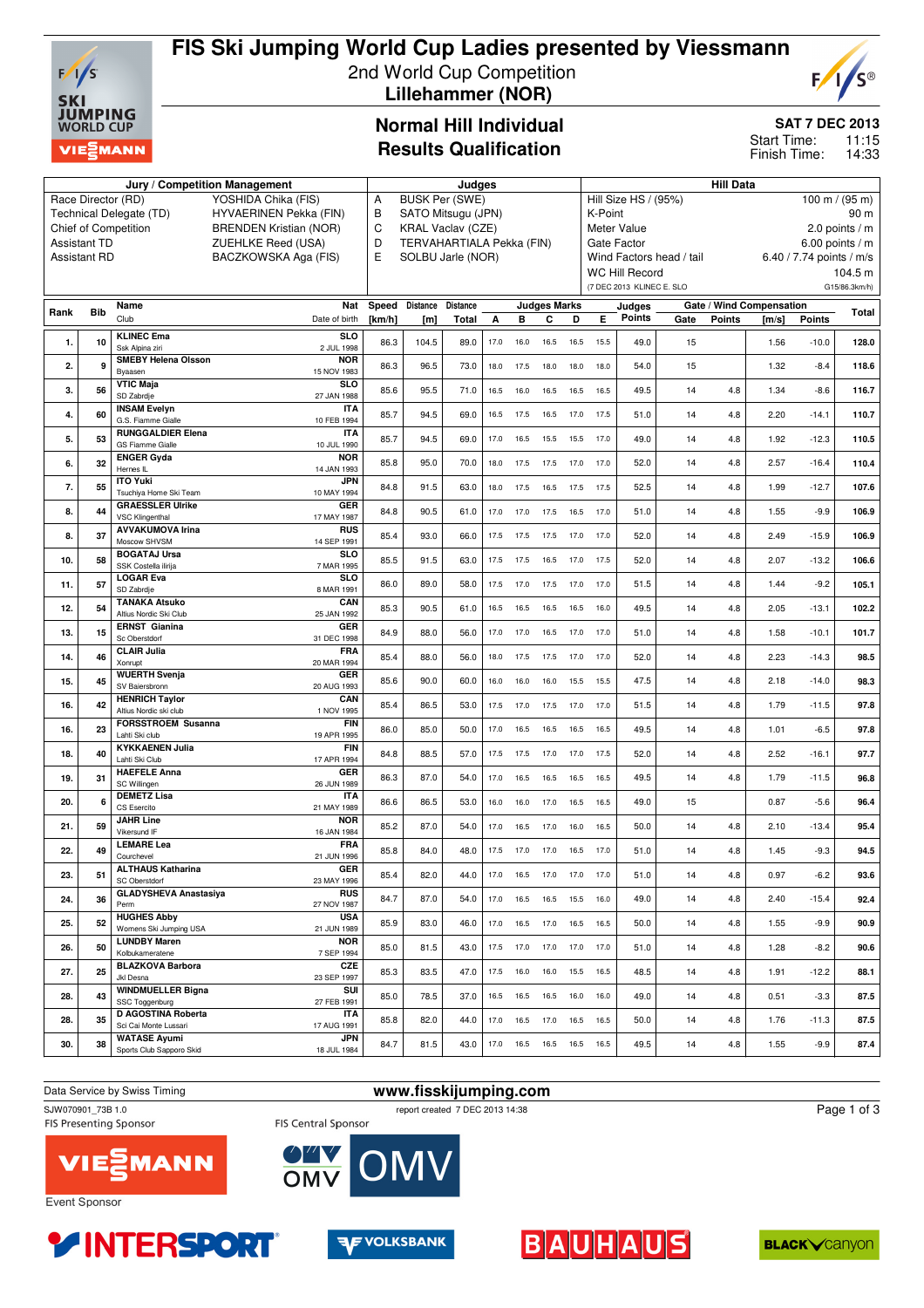

### **FIS Ski Jumping World Cup Ladies presented by Viessmann** 2nd World Cup Competition  **Lillehammer (NOR)**



**SAT 7 DEC 2013**

11:15 14:33 Start Time:

**Normal Hill Individual Results Qualification**

Finish Time:

|      | <b>Bib</b>              | Name                                                  | Nat                       | Speed  | <b>Distance</b> | <b>Distance</b> |      |      | <b>Judges Marks</b> |      |      | Judges |      |               | Gate / Wind Compensation |               |              |
|------|-------------------------|-------------------------------------------------------|---------------------------|--------|-----------------|-----------------|------|------|---------------------|------|------|--------|------|---------------|--------------------------|---------------|--------------|
| Rank |                         | Club                                                  | Date of birth             | [km/h] | [m]             | <b>Total</b>    | A    | в    | C                   | D    | Е    | Points | Gate | <b>Points</b> | [m/s]                    | <b>Points</b> | <b>Total</b> |
| 31.  | 39                      | <b>DOLEZELOVA Michaela</b><br><b>TJ Frenstat</b>      | CZE<br>12 JUL 1994        | 85.7   | 82.0            | 44.0            | 17.0 | 17.0 | 17.0                | 16.5 | 16.5 | 50.5   | 14   | 4.8           | 1.92                     | $-12.3$       | 87.0         |
| 32.  | 30                      | <b>MALSINER Manuela</b>                               | <b>ITA</b>                | 86.1   | 81.5            | 43.0            | 17.5 | 16.5 | 17.0                | 16.5 | 16.5 | 50.0   | 14   | 4.8           | 1.72                     | $-11.0$       | 86.8         |
|      |                         | Ski Club gardena                                      | 15 DEC 1997               |        |                 |                 |      |      |                     |      |      |        |      |               |                          |               |              |
| 33.  | 47                      | <b>VUIK Wendy</b><br>National Team                    | <b>NED</b><br>25 NOV 1988 | 85.6   | 82.5            | 45.0            | 17.0 | 17.0 | 17.0                | 16.5 | 16.5 | 50.5   | 14   | 4.8           | 2.22                     | $-14.2$       | 86.1         |
| 34.  | 19                      | <b>WINDMUELLER Sabrina</b><br>SSC Toggenburg          | SUI<br>13 OCT 1987        | 85.6   | 82.0            | 44.0            | 16.5 | 16.5 | 17.0                | 16.0 | 16.0 | 49.0   | 14   | 4.8           | 1.84                     | $-11.8$       | 86.0         |
| 35.  | 14                      | <b>TIKHONOVA Sofya</b><br>Sankt-Petersburg            | RUS<br>16 NOV 1998        | 86.2   | 82.5            | 45.0            | 16.0 | 16.5 | 15.5                | 16.0 | 16.0 | 48.0   | 14   | 4.8           | 2.01                     | $-12.9$       | 84.9         |
| 36.  | 48                      | <b>JOHNSON Alissa</b><br>Womens Ski Jumping USA       | <b>USA</b><br>28 MAY 1987 | 85.1   | 78.5            | 37.0            | 17.0 | 16.5 | 16.5                | 17.0 | 16.5 | 50.0   | 14   | 4.8           | 1.68                     | $-10.8$       | 81.0         |
| 37.  | 16                      | <b>GRUSHINA Daria</b><br>St.Petersburg                | RUS<br>26 MAR 1998        | 86.2   | 81.0            | 42.0            | 15.0 | 15.0 | 15.0                | 15.0 | 15.0 | 45.0   | 14   | 4.8           | 2.00                     | $-12.8$       | 79.0         |
| 38.  | 18                      | <b>STROEM Anna Odine</b><br>Alta If                   | <b>NOR</b><br>17 APR 1998 | 85.4   | 77.5            | 35.0            | 17.0 | 16.5 | 16.5                | 15.5 | 15.5 | 48.5   | 14   | 4.8           | 1.51                     | $-9.7$        | 78.6         |
|      |                         | <b>KEIL Katharina</b>                                 | <b>AUT</b>                |        |                 |                 |      |      |                     |      |      |        |      |               |                          |               |              |
| 39.  | 12                      | NST Salzkammergut-Oberoesterreich                     | 19 APR 1993               | 85.7   | 75.0            | 30.0            | 16.5 | 16.0 | 16.5                | 16.0 | 16.0 | 48.5   | 14   | 4.8           | 1.11                     | $-7.1$        | 76.2         |
| 40.  | 29                      | <b>HOELZL Chiara</b><br>SV Schwarzach-Salzburg        | <b>AUT</b><br>18 JUL 1997 | 85.5   | 85.0            | 50.0            | 10.5 | 10.0 | 9.5                 | 9.0  | 9.5  | 29.0   | 14   | 4.8           | 1.37                     | $-8.8$        | 75.0         |
|      |                         |                                                       |                           |        |                 |                 |      |      |                     |      |      |        |      |               |                          |               |              |
|      | <b>Not Qualified</b>    |                                                       |                           |        |                 |                 |      |      |                     |      |      |        |      |               |                          |               |              |
| 41.  | 22                      | <b>LUSSI Nina</b>                                     | <b>USA</b>                | 86.0   | 77.0            | 34.0            | 16.5 | 16.0 | 16.5                | 16.0 | 16.0 | 48.5   | 14   | 4.8           | 2.04                     | $-13.1$       | 74.2         |
|      |                         | New York Ski Ed Foundation                            | 29 MAR 1994               |        |                 |                 |      |      |                     |      |      |        |      |               |                          |               |              |
| 42.  | 28                      | LI Xueyao<br>Chinese Ski Association                  | CHN<br>11 APR 1995        | 85.6   | 75.0            | 30.0            | 16.5 | 15.0 | 14.5                | 15.0 | 15.0 | 45.0   | 14   | 4.8           | 1.14                     | $-7.3$        | 72.5         |
| 43.  | 33                      | <b>KOASA Seiko</b>                                    | <b>JPN</b>                | 85.1   | 72.5            | 25.0            | 15.0 | 14.5 | 14.5                | 14.0 | 14.5 | 43.5   | 14   | 4.8           | 0.48                     | $-3.1$        | 70.2         |
|      |                         | RISE JC<br><b>MIKOVA Lucie</b>                        | 24 FEB 1983<br>CZE        |        |                 |                 |      |      |                     |      |      |        |      |               |                          |               |              |
| 44.  | 26                      | SK Jested Liberec                                     | 21 SEP 1994               | 85.8   | 72.0            | 24.0            | 16.5 | 15.0 | 16.0                | 15.0 | 15.0 | 46.0   | 14   | 4.8           | 1.11                     | $-7.1$        | 67.7         |
| 45.  | 20                      | <b>SEPANDJ Jasmine</b>                                | CAN                       | 85.0   | 70.0            | 20.0            | 15.0 | 15.5 | 16.0                | 14.5 | 15.0 | 45.5   | 14   | 4.8           | 0.90                     | $-5.8$        | 64.5         |
| 46.  | 4                       | Altius Nordic ski club<br><b>MORK Anniken</b>         | 5 APR 1995<br><b>NOR</b>  | 85.7   | 74.0            | 28.0            | 16.0 | 15.5 | 16.0                | 15.0 | 15.5 | 47.0   | 15   |               | 1.78                     | $-11.4$       | 63.6         |
|      |                         | Ready                                                 | 16 JAN 1991               |        |                 |                 |      |      |                     |      |      |        |      |               |                          |               |              |
| 47.  | 8                       | <b>KUSTOVA Alexandra</b><br>Magadan                   | RUS<br>26 AUG 1998        | 85.4   | 72.5            | 25.0            | 16.5 | 15.5 | 15.5                | 15.0 | 15.5 | 46.5   | 15   |               | 1.40                     | $-9.0$        | 62.5         |
|      |                         | YAMADA Yurina                                         | <b>JPN</b>                |        |                 |                 |      |      |                     |      |      |        |      |               |                          |               |              |
| 48.  | 34                      | Hakuba High School                                    | 12 JUL 1996               | 84.8   | 71.5            | 23.0            | 16.5 | 16.0 | 16.0                | 15.5 | 16.0 | 48.0   | 14   | 4.8           | 2.34                     | $-15.0$       | 60.8         |
| 49.  | $\overline{\mathbf{r}}$ | <b>IWABUCHI Kaori</b><br>Matsumoto University         | <b>JPN</b><br>28 APR 1993 | 86.0   | 68.0            | 16.0            | 15.5 | 15.0 | 16.0                | 15.0 | 14.5 | 45.5   | 15   |               | 0.46                     | $-2.9$        | 58.6         |
| 50.  |                         | <b>SKINNES Marte Pauline</b>                          | <b>NOR</b>                | 86.5   | 71.0            |                 |      |      |                     |      |      | 47.5   |      |               |                          |               | 57.6         |
|      | 3                       | Il Ivria                                              | 16 OCT 1995               |        |                 | 22.0            | 16.0 | 15.5 | 16.0                | 15.0 | 16.0 |        | 15   |               | 1.86                     | $-11.9$       |              |
| 51.  | 11                      | <b>NADYMOVA Stefaniya</b><br>Perm                     | RUS<br>1 DEC 1994         | 85.3   | 66.5            | 13.0            | 15.0 | 14.5 | 13.5                | 13.5 | 14.0 | 42.0   | 14   | 4.8           | 1.26                     | $-8.1$        | 51.7         |
| 52.  | 24                      | <b>PALASZ Magdalena</b><br>Uks Soltysianie            | POL.<br>29 AUG 1995       | 85.6   | 67.0            | 14.0            | 15.0 | 14.5 | 14.5                | 14.0 | 13.5 | 43.0   | 14   | 4.8           | 1.74                     | $-11.1$       | 50.7         |
| 53.  | $\overline{\mathbf{2}}$ | <b>ROESTAD Karoline</b><br>Skogn II                   | <b>NOR</b><br>12 JUN 1995 | 86.2   | 62.5            | 5.0             | 16.0 | 14.0 | 15.5                | 14.5 | 15.0 | 45.0   | 15   |               | 0.52                     | $-3.3$        | 46.7         |
| 54.  | 41                      | LIU Qi<br>Chinese Ski association                     | <b>CHN</b><br>27 FEB 1996 | 84.4   | 64.5            | 9.0             | 13.5 | 14.0 | 13.5                | 13.0 | 13.5 | 40.5   | 14   | 4.8           | 1.65                     | $-10.6$       | 43.7         |
| 55.  | 1                       | <b>BAKKE Tonje</b><br>Elverum Hopp                    | <b>NOR</b><br>19 APR 1998 | 86.0   | 60.0            | 0.0             | 15.5 | 15.5 | 15.5                | 15.0 | 15.0 | 46.0   | 15   |               | 1.01                     | $-6.5$        | 39.5         |
| 56.  | 21                      | <b>SZWAB Joanna</b><br><b>KS Chocholow</b>            | POL.<br>17 FEB 1997       | 84.3   | 62.0            | 4.0             | 14.5 | 13.0 | 14.0                | 13.0 | 13.0 | 40.0   | 14   | 4.8           | 1.94                     | $-12.4$       | 36.4         |
| 57.  | 17                      | <b>MA Tong</b>                                        | <b>CHN</b>                | 84.9   | 58.0            | $-4.0$          | 8.0  | 6.0  | 6.5                 | 6.5  | 6.5  | 19.5   | 14   | 4.8           | 1.26                     | $-8.1$        | 12.2         |
|      |                         | Chinese Ski Association                               | 2 MAR 1994                |        |                 |                 |      |      |                     |      |      |        |      |               |                          |               |              |
|      | <b>Prequalified</b>     |                                                       |                           |        |                 |                 |      |      |                     |      |      |        |      |               |                          |               |              |
|      | 61                      | <b>ROGELJ Spela</b>                                   | <b>SLO</b>                | 85.2   | 93.5            | 67.0            |      |      |                     |      |      |        | 14   | 4.8           | 2.09                     | $-13.4$       |              |
|      |                         | SSK Costella Ilirija<br><b>IRASCHKO-STOLZ Daniela</b> | 8 NOV 1994<br><b>AUT</b>  |        |                 |                 |      |      |                     |      |      |        |      |               |                          |               |              |
|      | 62                      | <b>WSV Eisenerz-Steiermark</b>                        | 21 NOV 1983               | 85.5   | 102.5           | 85.0            |      |      |                     |      |      |        | 14   | 4.8           | 2.14                     | $-13.7$       |              |

|  | 61 | 100000000000            | ິ           | 85.2 | 93.5       | 67.0 |  | 14 | 4.8 | 2.09 | $-13.4$ |  |
|--|----|-------------------------|-------------|------|------------|------|--|----|-----|------|---------|--|
|  |    | SSK Costella Ilirija    | 8 NOV 1994  |      |            |      |  |    |     |      |         |  |
|  | 62 | IRASCHKO-STOLZ Daniela  | <b>AUT</b>  | 85.5 | 102.5      | 85.0 |  | 14 | 4.8 | 2.14 | $-13.7$ |  |
|  |    | WSV Eisenerz-Steiermark | 21 NOV 1983 |      |            |      |  |    |     |      |         |  |
|  | 63 | <b>JEROME Jessica</b>   | <b>USA</b>  |      | <b>DNS</b> |      |  |    |     |      |         |  |
|  |    | Womens Ski Jumping USA  | 8 FEB 1987  |      |            |      |  |    |     |      |         |  |
|  | 64 | <b>VAN Lindsey</b>      | <b>USA</b>  |      | <b>DNS</b> |      |  |    |     |      |         |  |
|  |    | Womens Ski Jumping USA  | 27 NOV 1984 |      |            |      |  |    |     |      |         |  |
|  | 65 | <b>VOGT Carina</b>      | <b>GER</b>  |      | <b>DNS</b> |      |  |    |     |      |         |  |
|  |    | SC Degenfeld            | 5 FEB 1992  |      |            |      |  |    |     |      |         |  |
|  | 66 | <b>POZUN Katja</b>      | SLO         |      | <b>DNS</b> |      |  |    |     |      |         |  |
|  |    | SK Zagorje              | 7 APR 1993  |      |            |      |  |    |     |      |         |  |
|  |    |                         |             |      |            |      |  |    |     |      |         |  |

### Data Service by Swiss Timing **www.fisskijumping.com**<br>
SJW070901 73B 1.0<br> **www.fisskijumping.com** SJW070901\_73B 1.0 report created 7 DEC 2013 14:38<br>FIS Central Sponsor FIS Central Sponsor FIS Central Sponsor

Page 2 of 3